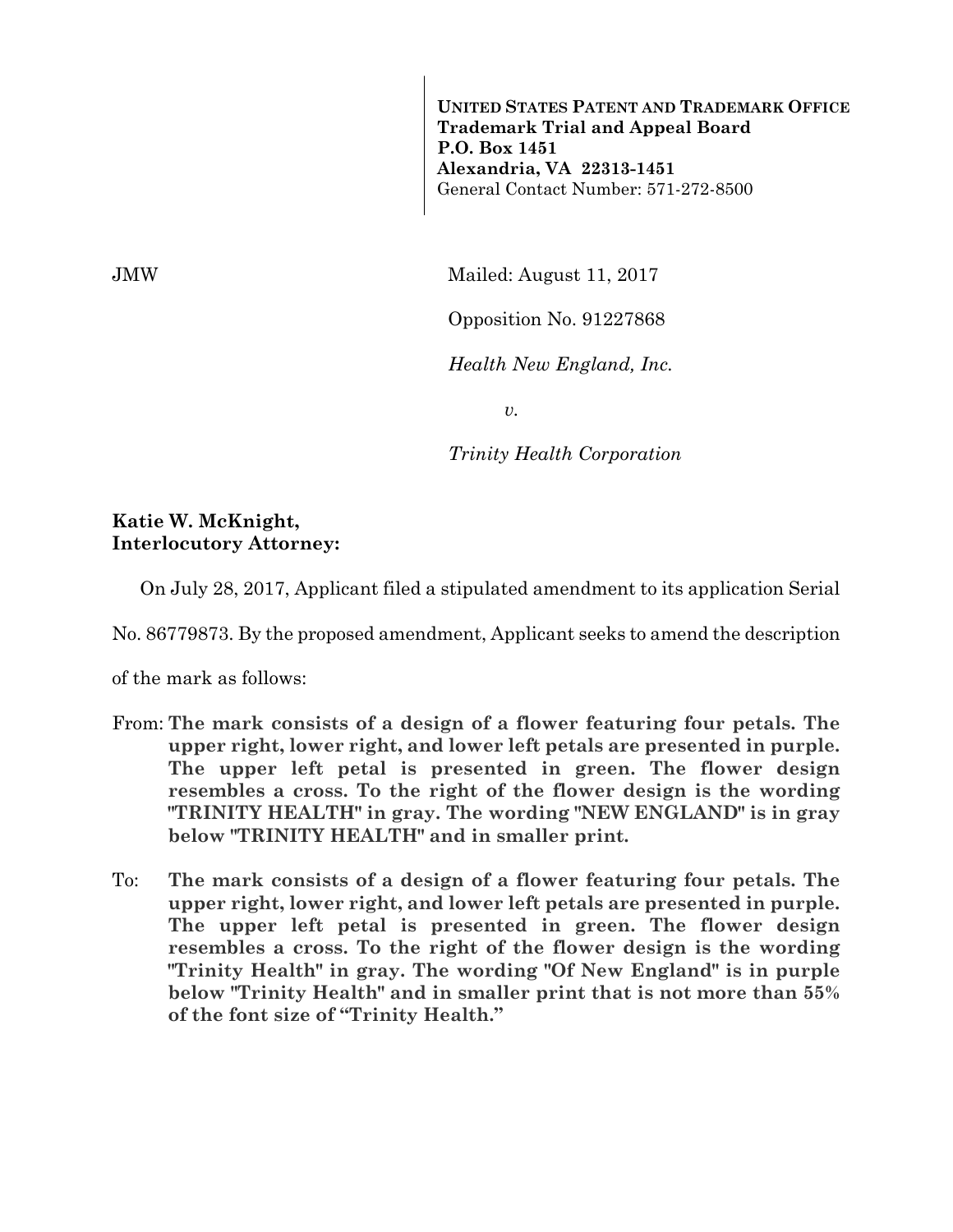Applicant also seeks to amend the drawing of the mark as follows:

From:



To:



Inasmuch as the amendments to the description of the mark and the drawing do not materially alter the mark, as required by Trademark Rule 2.72(b), and because Opposer consents thereto, the amendments are approved and entered. Trademark Rules 2.37, 2.52(b), 2.72 (b) and 2.133(a); *see also* TMEP § 807.14.

If the amendment resolves this proceeding, Opposer is allowed until **thirty days** from the mailing date of this order to file a withdrawal of the opposition, failing which the opposition will go forward on the application as amended. *See* Trademark Rule 2.106(c). If no response is filed, proceedings will be resumed and dates reset, as appropriate.

Proceedings otherwise remain **suspended** pending Opposer's response to this order.

## Recent Rules Change

## CHANGES TO THE TRADEMARK TRIAL AND APPEAL BOARD RULES OF PRACTICE BECAME EFFECTIVE JANUARY 14, 2017

The USPTO published a Notice of Final Rulemaking in the Federal Register on October 7, 2016, at 81 Fed. Reg. 69950. It sets forth several amendments to the rules that govern *inter partes* (oppositions, cancellations, concurrent use) and ex parte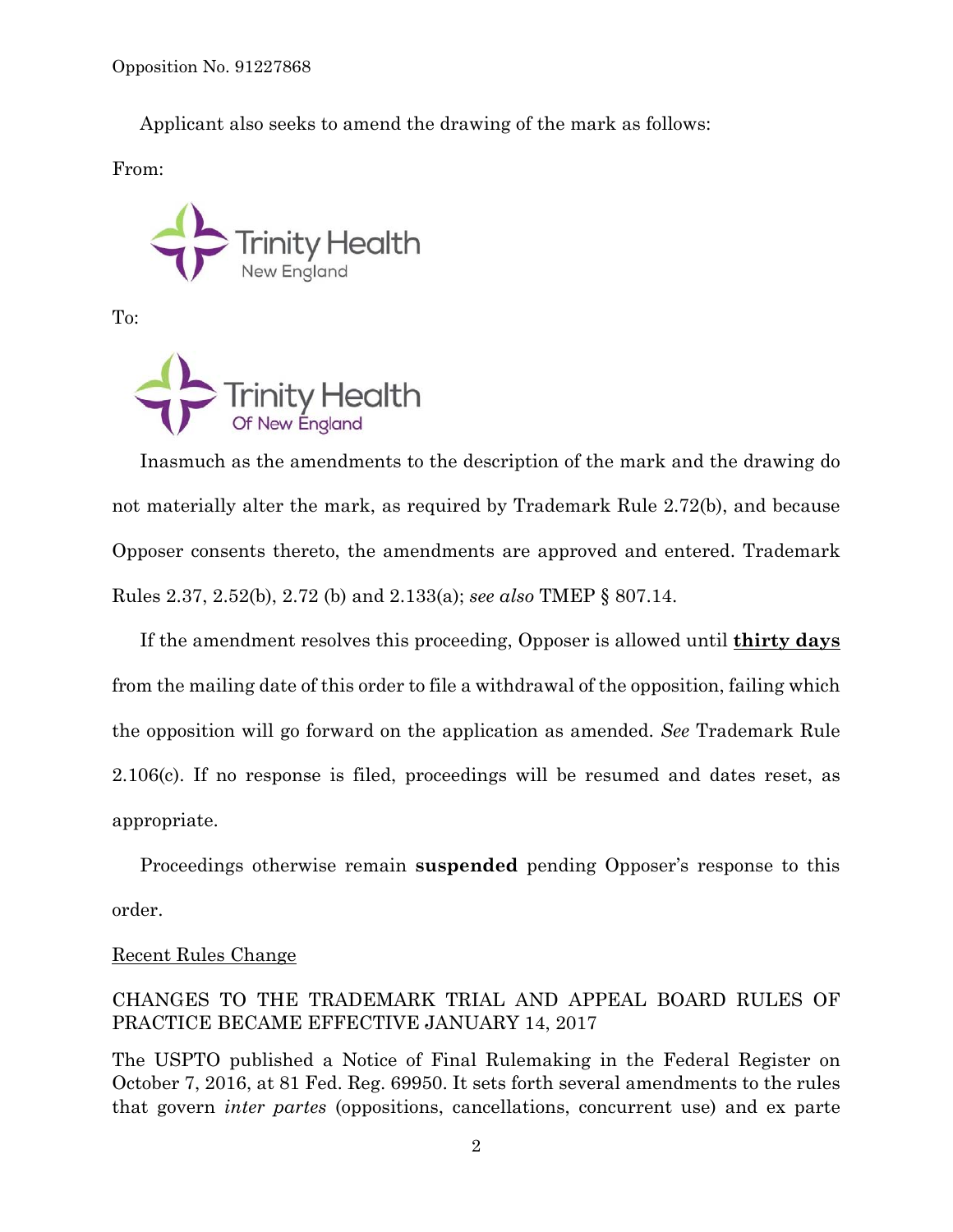appeal proceedings. A correction to the final rule was published on December 12, 2016, at 81 Fed. Reg. 89382.

For complete information, the parties are referred to:

- The Board's home page on the uspto.gov website: http://www.uspto.gov/trademarks-application-process/trademark-trialand-appeal-board-ttab
- The final rule: http://www.uspto.gov/sites/default/files/documents/81%20FR%2069950. pdf
- The correction to the final rule: http://www.uspto.gov/sites/default/files/documents/81%20FR%2089382. pdf
- A chart summarizing the affected rules and changes: http://www.uspto.gov/sites/default/files/documents/Chart%20Summariz ing%20Rule%20Changes%2012-9-16.pdf

For all proceedings, including those already in progress on January 14, 2017, some of the changes are:

- All pleadings and submissions must be filed through ESTTA. Trademark Rules 2.101, 2.102, 2.106, 2.111, 2.114, 2.121, 2.123, 2.126, 2.190, and 2.191.
- Service of all papers must be made by email, unless otherwise stipulated. Trademark Rule 2.119.
- Response periods are no longer extended by five days for service by firstclass mail, Priority Mail Express®, or overnight courier. Trademark Rule 2.119.
- Deadlines for submissions to the Board that are initiated by a date of service are 20 days. Trademark Rule 2.119. Responses to motions for summary judgment remain 30 days. Similarly, deadlines for responses to discovery requests remain 30 days.
- All discovery requests must be served early enough to allow for responses prior to the close of discovery. Trademark Rule 2.120. Duty to supplement discovery responses will continue after the close of discovery.
- Motions to compel initial disclosures must be filed within 30 days after the deadline for serving initial disclosures. Trademark Rule 2.120.